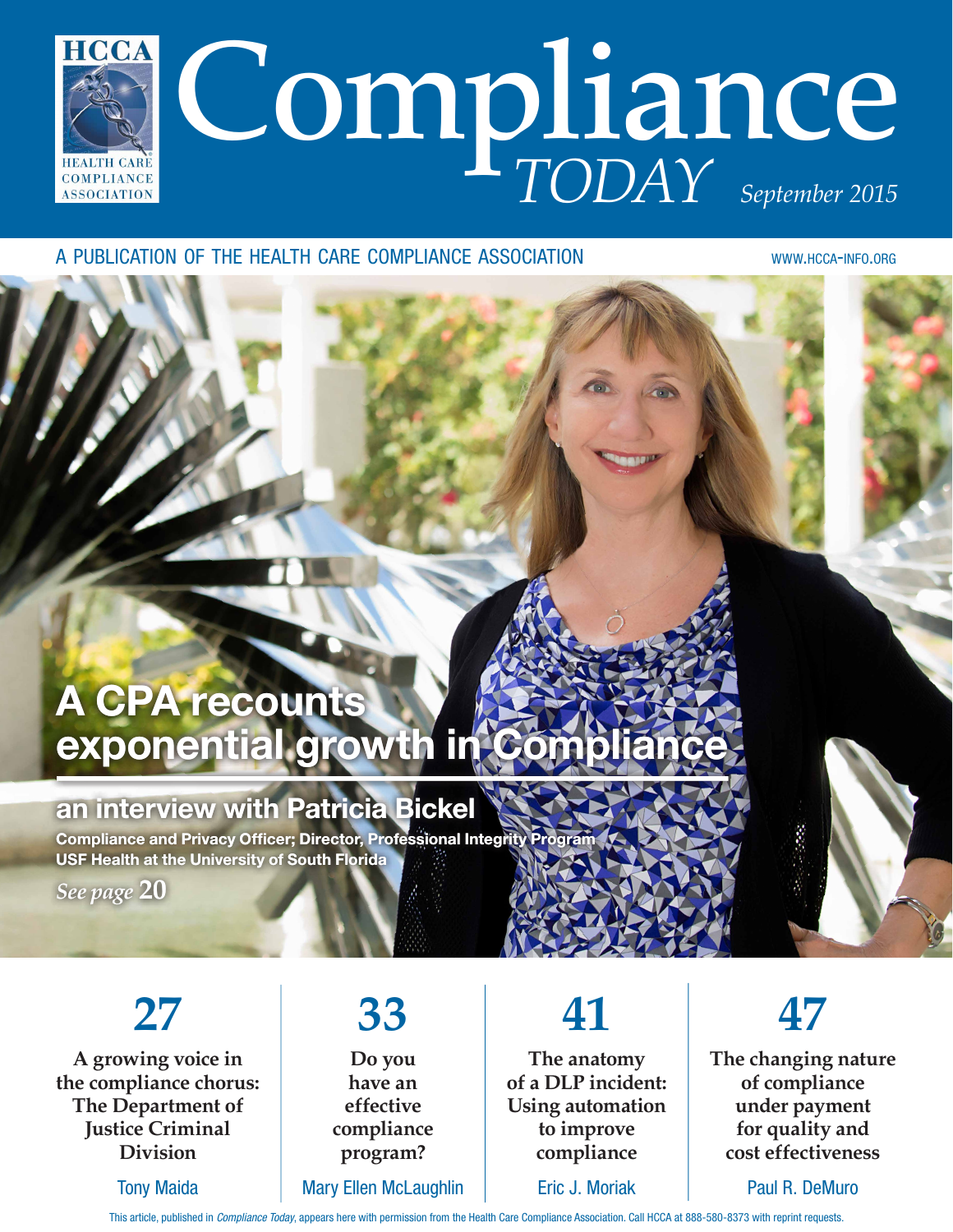by Walter E. Johnson, MSA, CHC, CCEP-I, CRCMP; Cindy Hart, LPN, CPA, CPC, CHC; Adam K. Weinstein, MBA, MPA, FACHE; and Frank Ruelas

# COMPLIANCE 101 **The seven essential elements, Part 6: Enforcement & discipline**

» Non-compliance will be punished according to the discipline policy.

- » Failure to report non-compliance will result in disciplinary action.
- » The discipline process should be clearly communicated in a policy.
- » Rewards for demonstrating compliance help to ensure compliance.
- » Discipline must be fair and consistent.

Walter E. Johnson (walter@wejohnson.org) is a Compliance Consultant residing in North Potomac, MD. in [/in/walter16](http://www.linkedin.com/in/walter16) **D** [@walter\\_johnson1](http://twitter.com/walter_johnson1) Cindy Hart (cindy.hart@ctca-hope.com) is Director Physician Compliance with Cancer Treatment Centers of America in Schaumburg, IL. Adam K. Weinstein (aweinstein@nyp.org) is Vice President for Regulatory Affairs and Corporate Compliance at NewYork-Presbyterian/Queens in Flushing, NY. Frank Ruelas (francisco.ruelas@dignityhealth.org) is a Facility Compliance Professional at Dignity Health in Phoenix. **in** [bit.ly/in-FrankRuelas](http://bit.ly/in-FrankRuelas) **D** @Frank \_ Ruelas

> Part 5 of this series was published in the July 2015 issue of Compliance Today.

The elements of en<br>are already known<br> $\frac{1}{6}$  www.hcca-info.org 888-580-8373 Your compliance program continues to evolve. Developing and implementing the preceding five elements demonstrates determination and commitment from the board of directors (board), the compliance officer (CO), the compliance committee, and the operational units. In the grand scheme of managing an effective compliance program, information related to enforcement and discipline should not be a surprise or considered a secret to anyone within the organization. The elements of enforcement and discipline are already known through the code of

conduct. Although your employees are aware of enforcement and discipline, a smooth implementation is not guaranteed. In fact, implementation or management of the enforcement and disciplinary element has its own unique set of challenges.

Although there is tremendous effort dedicated toward establishing an effective







Weinstein **Ruelas** 



compliance program, failure to enforce and discipline appropriately will discredit the entire program. Your organization has to show it is serious about its compliance program through the use of discipline. Indeed, the Federal Sentencing Guidelines mandate the use of discipline applied consistently to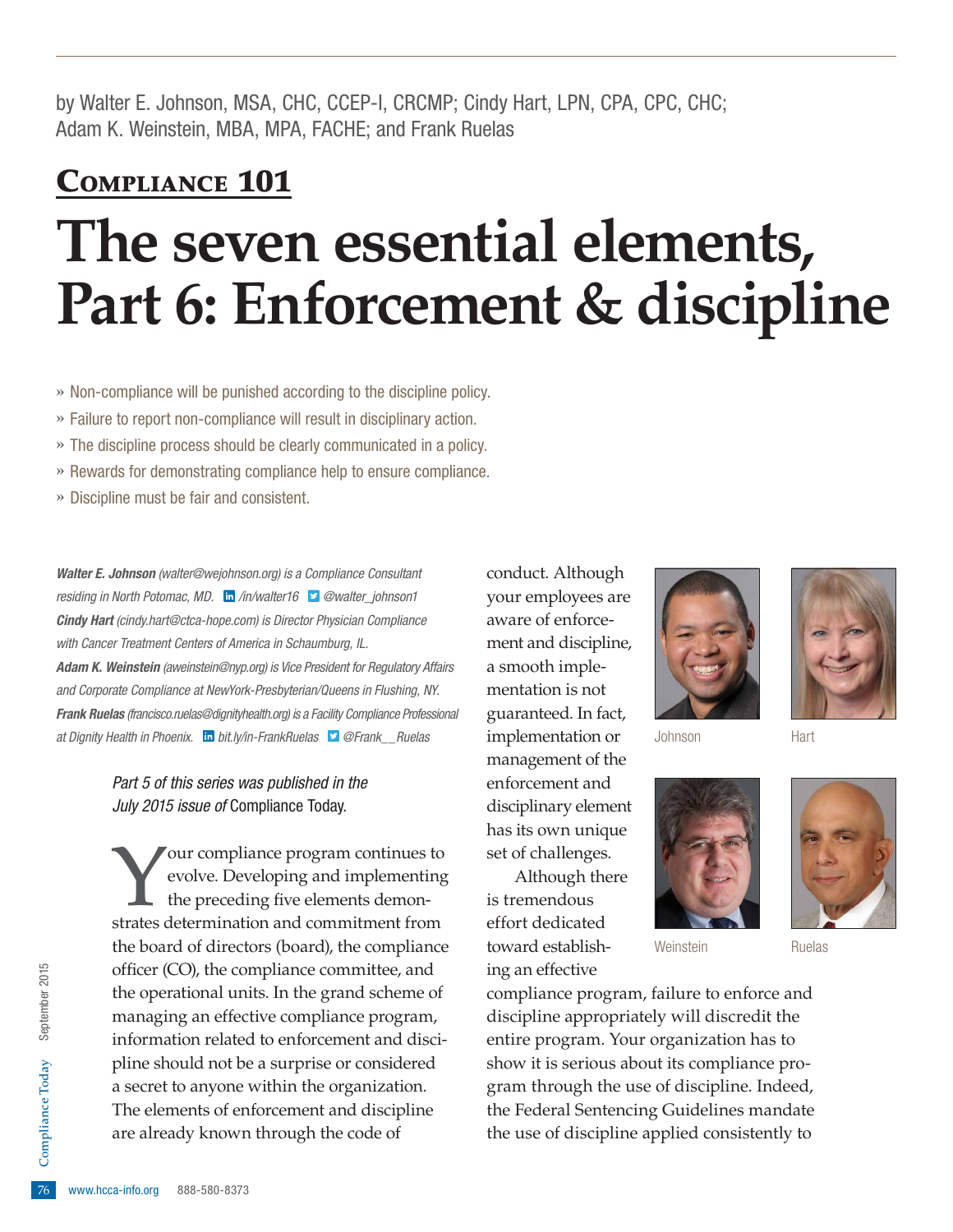all employees, regardless of the employee's title.1 The Federal Sentencing Guidelines in Chapter 8 states, in part:

The guidelines and policy statements in this chapter apply when the convicted defendant is an organization. Organizations can act only through agents and, under federal criminal law, generally are vicariously liable for offenses committed by their agents. At the same time, individual agents are responsible for their own criminal conduct. Federal prosecutions of organizations therefore frequently involve individual and organizational co-defendants. Convicted individual agents of organizations are sentenced in accordance with the guidelines and policy statements in the preceding chapters. This chapter is designed so that the sanctions imposed upon organizations and their agents, taken together, will provide just punishment, adequate deterrence, and incentives for organizations to maintain internal mechanisms for preventing, detecting, and reporting criminal conduct.

The (range of) fines for any other organization should be based on the seriousness of the offense and the culpability of the organization…. Culpability generally will be determined by six factors that the sentencing court must consider.

The four factors that increase the ultimate punishment of an organization are:

- (i) the involvement in or tolerance of criminal activity;
- (ii) the prior history of the organization;
- (iii) the violation of an order; and
- (iv) the obstruction of justice

The two factors that mitigate the ultimate punishment of an organization are:

- (i) the existence of an effective compliance and ethics program; and
- (ii) self-reporting, cooperation, or acceptance of responsibility.2

#### Protect the program

Compliance is the responsibility of every employee.3 The board and C-suite establish the ethical culture. The CO is the ethical conscience receiving support from the board and C-suite. Through enforcement and discipline, the CO protects the credibility of the compliance program. Actions must be congruent to the documented framework (e.g., code of conduct, policies, and procedures).

#### **Equal efforts**

Compliance officers must provide as much attention to providing incentives as they do to enforcement and discipline. By ignoring incentives, you may severely undercut your program.4 Incentives also can help reinforce that COs are not (as often stereotyped) people that are looking anywhere and everywhere to find an "I gotcha" moment, or only focused on all that is wrong within an organization. On the contrary, many COs do well fostering relationships and building trust by openly emphasizing and pointing out those activities that represent compliance with the program. Remember, enforcement is not a bad word. One can just as easily show enforcement in the support of that which is positive, by implementing incentives, rewards, and recognition.

#### **Discipline elements**

ment and disci-<br>
noughts among<br>
its implementa-<br>
line are critical<br>
gram and rep-<br>
e organization.<br>
clearly state the<br>
clude progressive<br>  $\begin{bmatrix}\n\frac{1}{2} & \frac{1}{2} & \frac{1}{2} \\
\frac{1}{2} & \frac{1}{2} & \frac{1}{2} \\
\frac{1}{2} & \frac{1}{2} & \frac{1}{2} \\
\frac{1$ Although the idea of enforcement and discipline may trigger negative thoughts among those who are the subject to its implementation, enforcement and discipline are critical aspects of a compliance program and represent the commitment of the organization. The discipline policy should clearly state the discipline guidelines and include progressive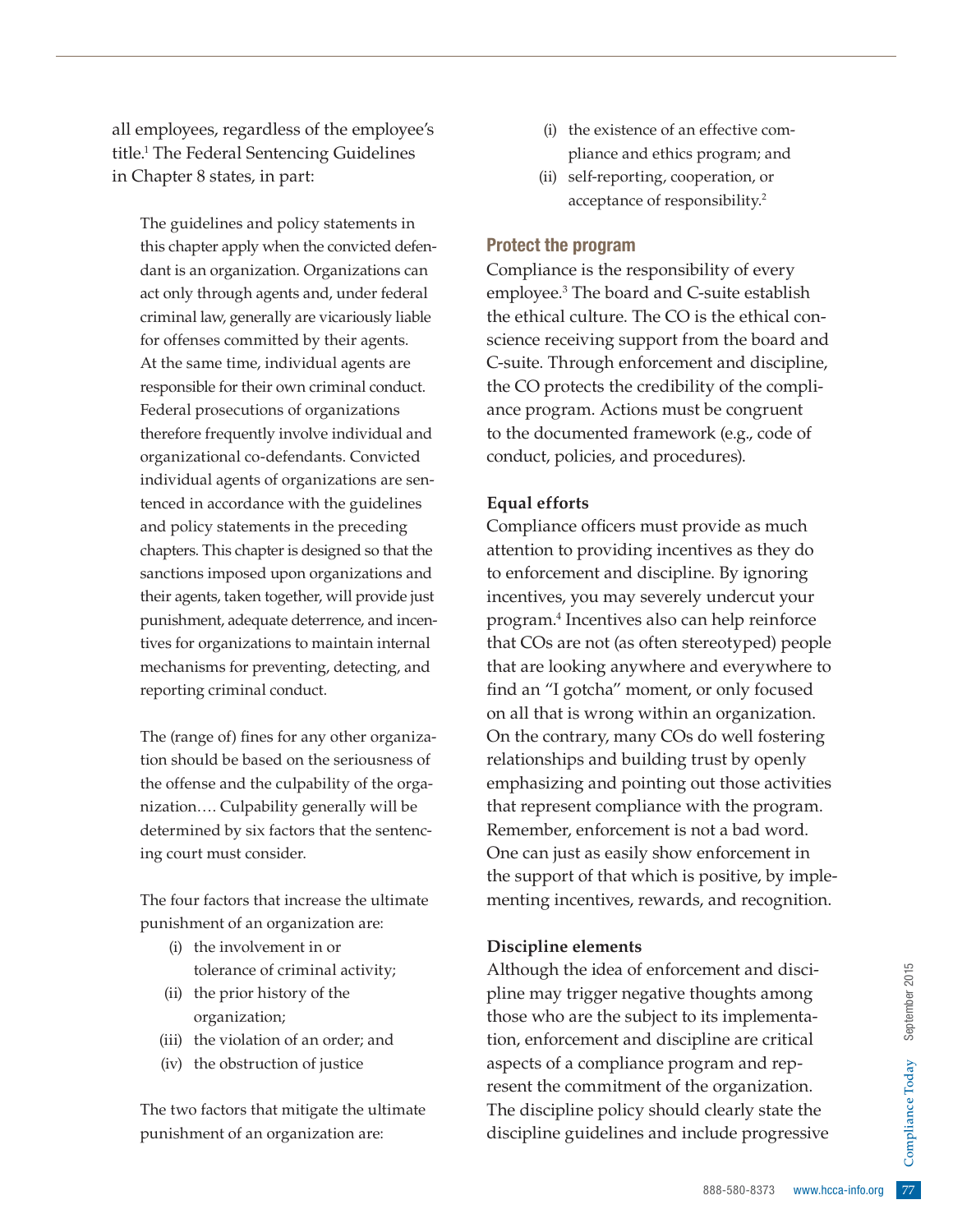disciplinary measures up to and including termination. The levels of discipline can start with oral warnings and advance to written warnings, probation, suspension, ineligibility for promotion, and termination. The policy should also include discipline for failure to act to detect or prevent misconduct and failure to report misconduct, per the code of conduct.

Enforcement and discipline are at the core of establishing the validity of a compliance program. A clear message is communicated to members of the workforce with endorsement by the organization's uppermost levels of management. Demonstrating support for the compliance program via genuine efforts to enforce adherence and mete out consistent discipline assures the compliance program will meet its objectives. Support from leadership encourages employees to abide by the objectives of the compliance program.

Explaining the reason behind policies usually results in better compliance. When employees understand that some policies are the result of government rules or are mandated by accrediting organizations, the employees are more willing to comply.

#### **Consistency**

Often stated, but not as often practiced, is the challenge of applying the enforcement of disciplinary standards throughout the organization. Just as the compliance program stretches throughout and within an organization in how it applies to everyone, the same should hold true with its disciplinary methods. Joseph Murphy describes this as "Tough at the top" and states that sanctions should be tougher the higher up one is in the corporate hierarchy.<sup>5</sup>

Enforcement and discipline may not be the most celebrated of the seven elements. It

#### **Positive elements**

An effective means of ensuring compliance is rewarding employees for demonstrating compliant behavior and fostering a culture of compliance. One effective way to accomplish this is to include compliance efforts in employee and departmental goals. In this way, the employee has an incentive to main-

A clear message is communicated to members of the workforce with endorsement by the organization's uppermost levels of management.

is logical to assume that there are a fair number of compliance officers that would rather write a policy, put together a training presentation, or do an audit rather than perform an enforcementor discipline-related task. However, the element of enforcement and discipline and, more importantly, how it is consistently applied throughout the organization, are paramount

encourage continued compliance at no cost to<br>the organization.<br>
<sup>28</sup> www.hcca-info.org 888-580-8373 tain compliance and act ethically. Reaching goals can result in a bonus, a promotion, additional responsibilities, professional growth, or a raise. Recognition also goes a long way with employees. A letter to their manager or the leadership team can boost morale and the organization.

when promoting the program. Enforcement and discipline, or the lack thereof, establishes a dividing line among those organizations whose compliance program exists on paper and ones that exist in practice. Enforcement should include holding people accountable for actions that are contrary to the rules and principles established by the organization.